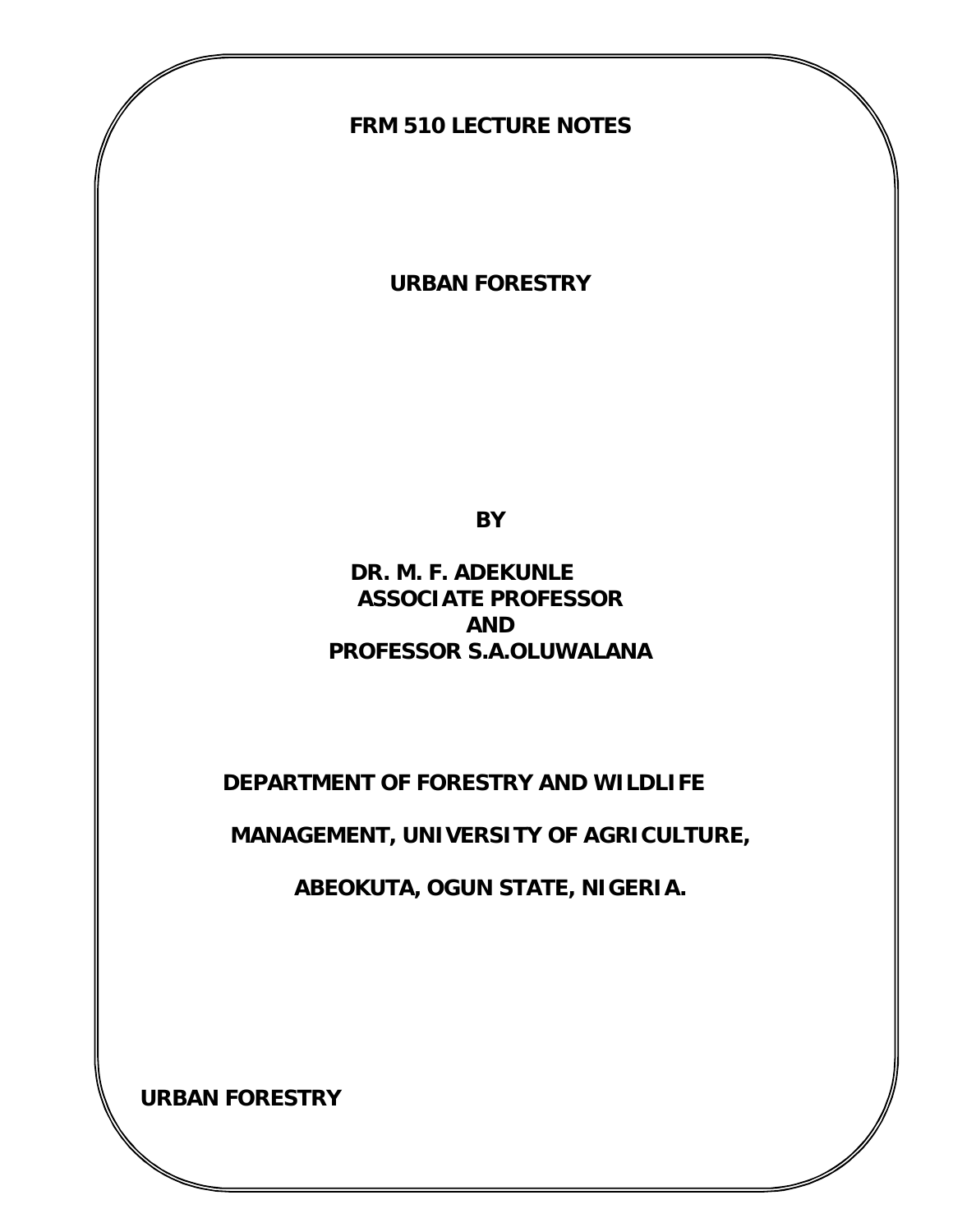Although trees have been an important part of human settlements throughout history, only recently has their full value to urban dwellers been recognized. Trees and green spaces play an important dole in improving city living conditions. In the past, urban forestry in developed countries was considered almost exclusively on the basis of its aesthetic merits. Now, a closer look is being given to the environmental services and quantifiable economic benefits they provide. This article discusses the role of trees in and around densely populated areas.

### **INTRODUCTION**

Urban forestry has as its objective the cultivation and management of trees for their present and potential contribution to the environmental, social, and economic well-being of urban society. Urban forestry is a merging of arboriculture, ornamental horticulture and forest management. It is closely related to landscape architecture and park management. In its broadest sense, urban forestry embraces a multifaceted managerial system that includes municipal watersheds, wildlife habitats, outdoor recreation opportunities, landscape design, recycling of municipal wastes, tree care and the production of wood as a raw material.

Urban forestry includes activities carried out in the city centre, suburban areas and the "urban fringe" or interface area with rural lands. Forestry activities can differ significantly according to the zone. In central areas, the potential for significant new urban forestry efforts are relatively limited in most cities. Here, it is mainly an issue of maintaining or replacing trees planted long ago.

In the suburban areas, more scope exists for tree-planting, as the availability of land is greater than in the city centre. The land is more likely to be privately owned than in the peri-urban or fringe area and the people more settled, thereby having a greater vested interest in tree protection and care.

There are many differences between the management of trees in an urban environment and "traditional" rural forestry. In many cities, trees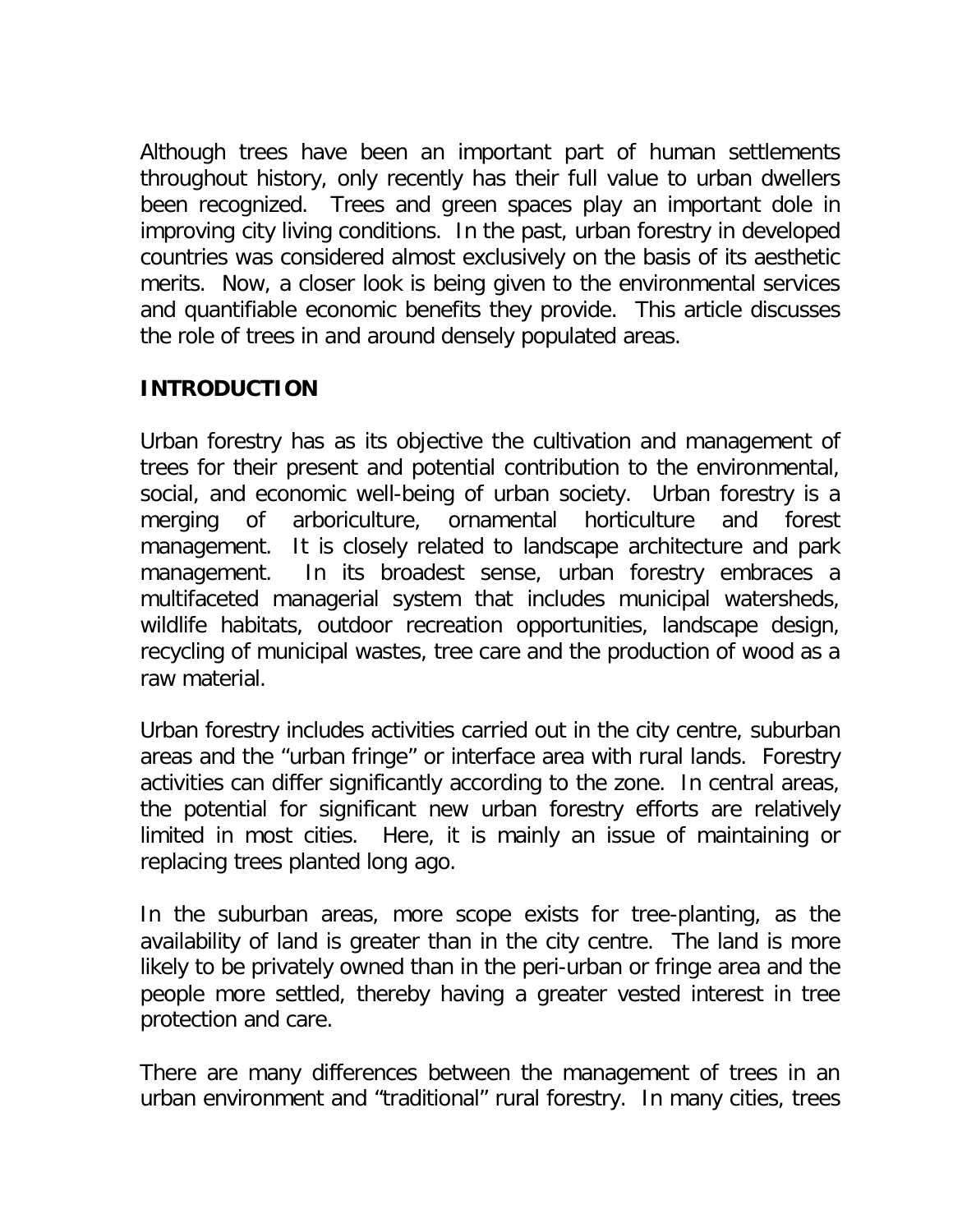are a minor part of the landscape, particularly in the centre. Cities present harsh conditions for tree growth. Even in those which have large tree cover in their central urban area and/or suburban areas, management is complicated by the fragmentation of green space. The objectives of tree-planting, the location, the configuration of planting and the management of the trees in urban areas differ from those in rural areas.

Socioeconomic conditions and requirements can be quite different and more variable in a city than in the countryside. In addition, the availability of technical information on which management decisions on urban/peri-urban forestry can be based is still limited, particularly in developing countries (Kuchelmeister, 1991).

# **URBAN FORESTRY THROUGH HISTORY**

The planting of trees in human settlements and as an integral part of landscape architecture is now new; it has its roots in ancient Chinese, Western Asian and Greek civilizations (Jellicoe, 1985). A number of ancient cities had highly developed parks, gardens and other green spaces – the most notable being Babylon, "the mother city of gardens," dating back more than 3,000 years. The Assyrian civilization and, much later, the classical Persian and Greek civilizations arising in the fifth century BC, also had such a tradition, based on amenity as well as cultural and religious beliefs. In Europe in the seventeenth and eighteenth centuries, municipal and crown forests were managed for recreational hunting. Later, the elite developed urban gardens and parks as visual amenities in many European cities, particularly Italy, France, Austria and England. The practice of urban amenity plantings subsequently spread to colonies in Africa and Asia. Spanish colonization introduced into Latin America the concepts of interior patios in houses and public plazas in urban centres. Throughout history, the planting and management of trees and forests has been based much more on aesthetic and spiritual values than on utilitarian benefits.

# **THE VALUE OF URBAN FORESTS**

The list of goods and services that urban forestry can provide is impressive. Trees and green spaces help keep cities cool, act as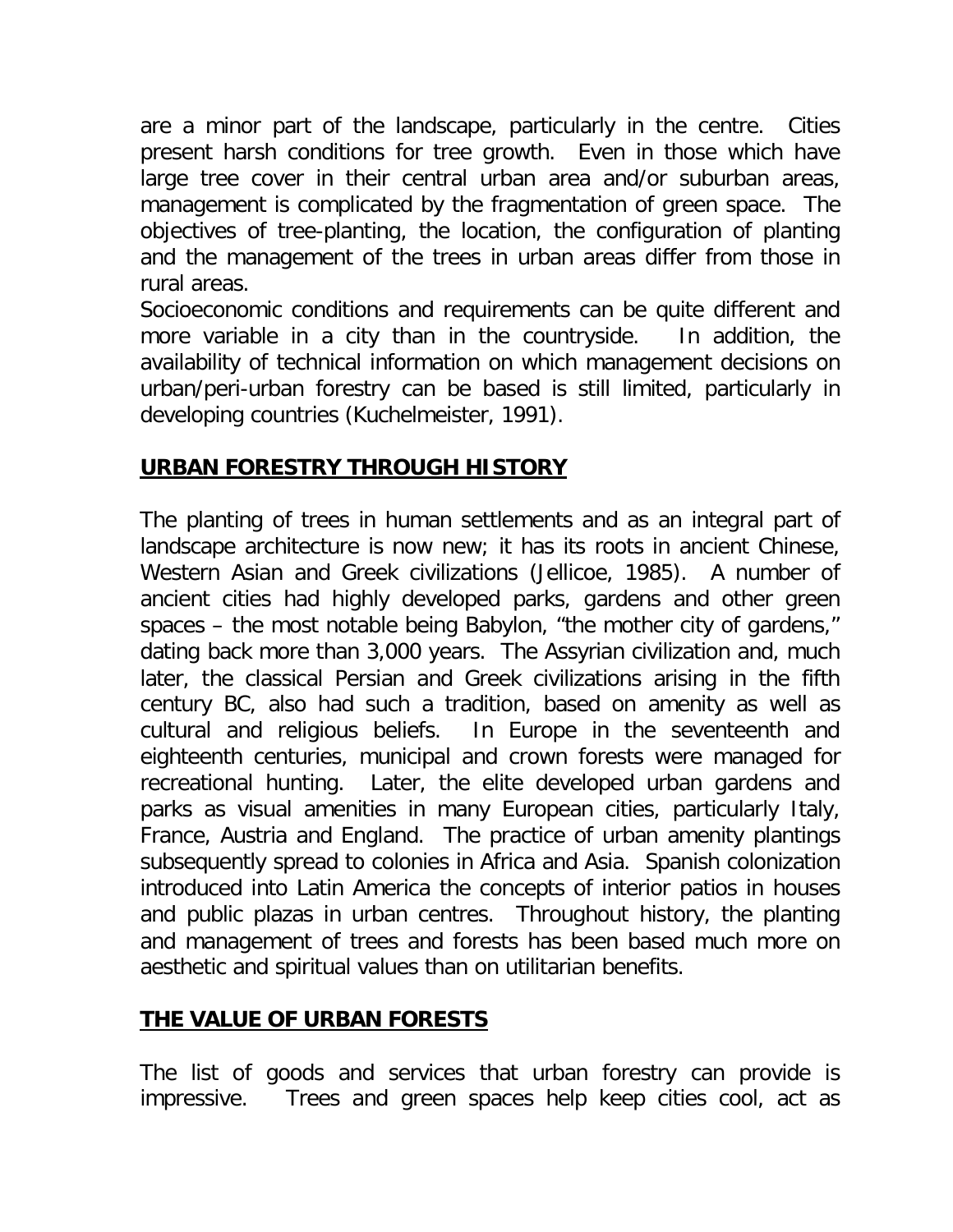natural filters and noise absorbers; improve microclimates and protect and improve the quality of natural resources, including soil, water, vegetation and wildlife. Trees contribute significantly to the aesthetic appeal of cities, thereby helping to maintain the psychological health of their inhabitants. Beyond ecological and aesthetic benefits, urban forestry has a role in helping resource – poor populations meet basic needs, particularly but not exclusively in developing countries.

## **TANGIBLE BENEFITS**

Beyond their aesthetic and ecological value, trees can contribute to the satisfaction of energy requirements as well as the daily food requirements of urban dwellers, particularly in the case of the poorest elements of society.

- Food production Urban agriculture is common in many cities in Asia, Latin America and Africa (Yeung, 1987; Sanyal, 1985; Streiffeler, 1987; Ninez, 1985; Skinner, 1981). Who and how many people practice it as well as what form it takes differ greatly from place to place. It is most often practiced in the urban fringe area by low-income families but, in places such as Africa and the Pacific Islands, urban agriculture is widespread within cities. Although the production of vegetables, fruits and condiments, urban agriculture can contribute to the improvement of the nutritional value and variety of city dwellers' diets.

Fruit-trees are often an important component of urban home gardens. In some places, trees are planted to help supplement fuelwood and fodder needs and even to provide raw materials for handicrafts. The role of agroforestry in improving productivity and diversifying production should be examined – it is a field that should become much more important in the future.

In many developing countries, particularly in Africa and Latin America, about half the low – and moderate-income households moving into cities will be headed by women. Urban agroforestry will not only be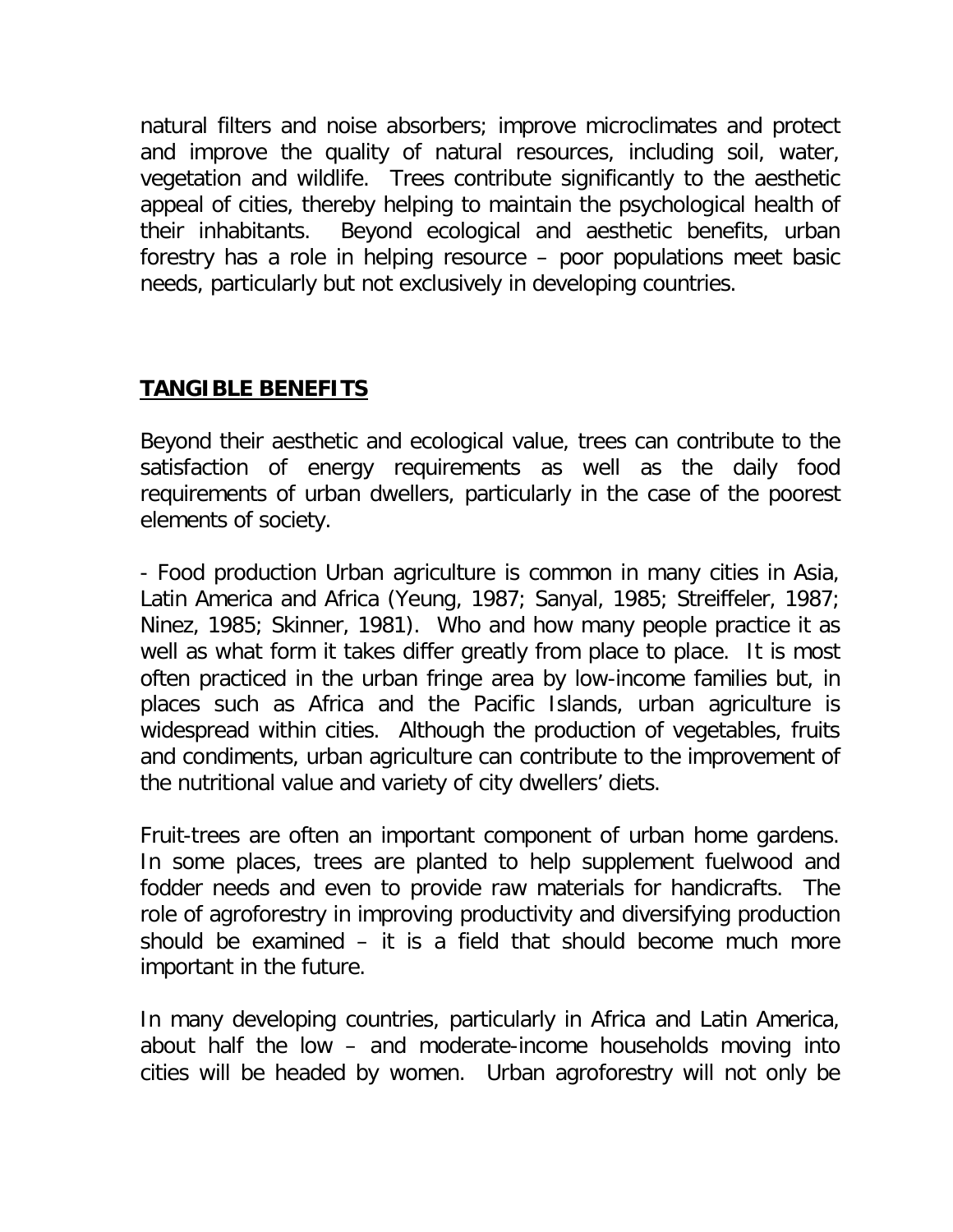important to household nutrition but may offer a source of income while allowing women to stay at home.

- Fuelwood Wood fuel provides between 25 and 90 percent of urban household energy supplies; it is particularly important as a source of energy in smaller urban centres in developing countries, especially in dry zones (Kuchelmeister, 1988). Poor urban households spend a significant proportion of their cash income in obtaining wood energy. If the urban poor population continues to grow, an increase in the consumption of traded wood fuel is likely to be a consequence. Under favourable circumstances, fuelwood from non-rural forests and agroforestry systems can contribute significantly to fuelwood supply.

- Timber Availability of an adequate timber supply is a problem for a growing number of households in developing countries. Principle sources of timber in urban areas are plantations, street trees, shelterbelts or windbreaks and greenbelts, parks and gardens. In many cities timber harvesting is combined with intensive outdoor recreation activities. Systematic planting of street trees for timber production is widely practiced in China and Malaysia (Webb, 1998). Some cities in industrialized countries offset the costs of tree care through harvesting of trees.

## **ENVIRONMENTAL SERVICES**

As a result of the predominance of concrete buildings, asphalt and metal as well as the concentration of transport systems and industrial activities in and around urban areas, the median temperature is higher (the "heat island" effect), the air is drier and often polluted, rainfall is less efficiently absorbed and the environment is generally noisier than in a rural setting.

- Cleaning the air One of the major problems in urban areas is poor air quality. Plants help remove pollutants from the air in three ways: absorption by the leaves or the soil surface; deposition of particulates and aerosols on leaf surfaces; and fallout of particulates on the leeward (downwind) side of the vegetation because of the slowing of air movement.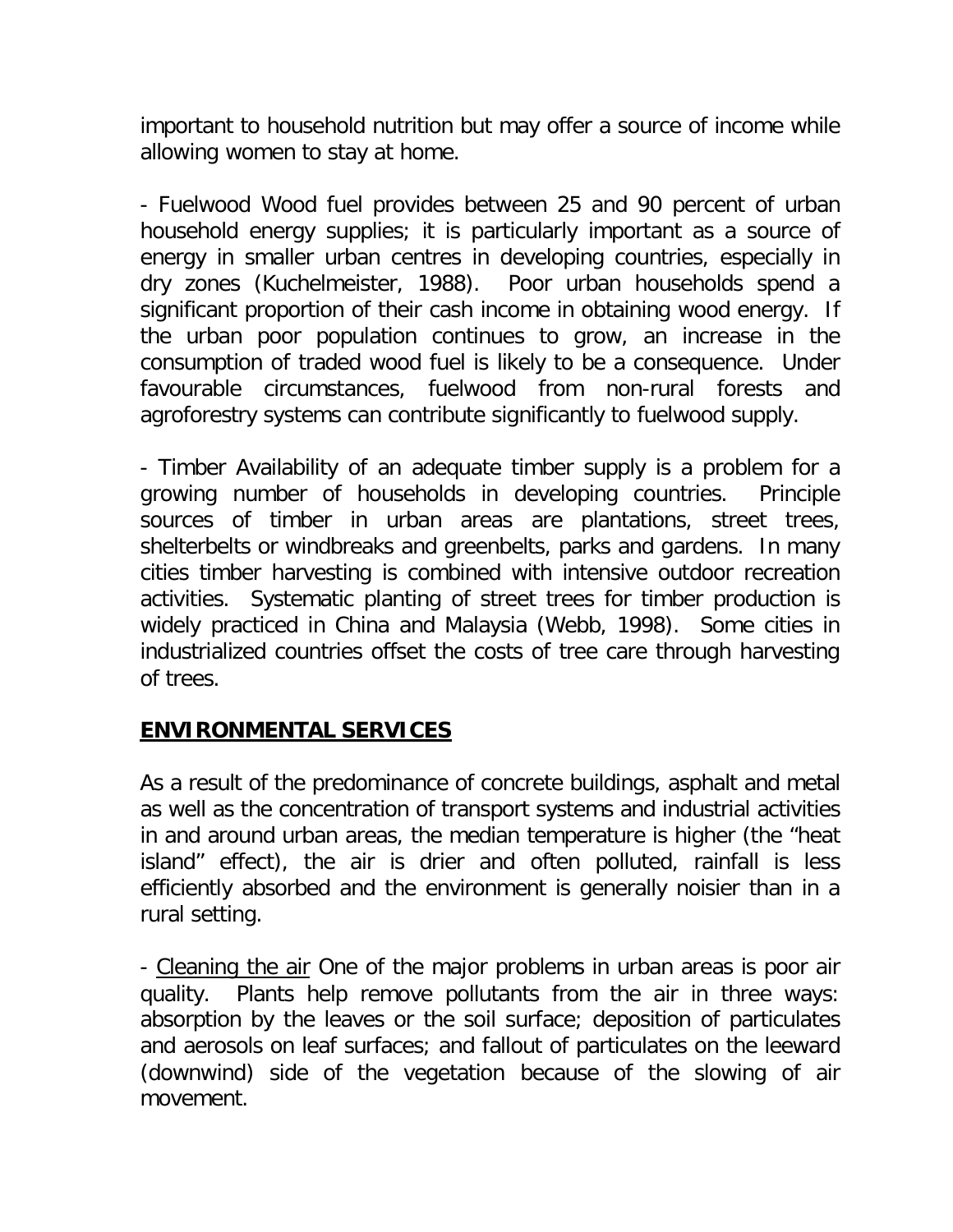Research on the removal of airborne pollutants by vegetation shows that plants are effective sinks for pollution. Trees absorb sulfur dioxide very efficiently. Keller (1979) has quantified and 85 percent reduction in lead behind a shelter-belt of trees. Soil effectively absorbs gaseous pollutants, including carbon monoxide, sulfur dioxide, nitrogen oxides, ozone and hydrocarbons. Trees intercept dust: a belt of trees measuring 30 meters in width has been found to intercept almost all dust in the air. Trees also often mask fumes and disagreeable odours by replacing them with more pleasing scents or by actually absorbing them. Trees also help to increase the relative humidity of urban air through evapotranspiration.

- Modifying temperature extremes Trees, shrubs and other vegetation help to control temperature extremes in urban environments by modifying solar radiation. The shade of one large tree may reduce the temperature of a given building to the same extent as would 15 air conditioners at 4000 British thermal units (BTU), i.e. 4220kJ, in a similar but unshaded building. Energy saving through tree-planting around houses ranges from 10 to 50 percent for cooling and from 4 to 22 percent for heating (NAA/ISA, 1991).

- Noise reduction Noise is often referred to as invisible pollution. Excessive noise levels in most major cities contribute to both physical and psychological damage. Trees can help both by absorbing and refracting or dissipating noise such as that produced by the heavy vehicular traffic which characterizes urban areas.

- Water use, reuse and conservation Urban forests can help in the protection of urban water supply, wastewater treatment systems and storm water management. Most poor cities face significant wastewater treatment challenges and could integrate stabilization ponds into park systems and reuse wastewater for urban forestry. Reusing city wastewater not only recharges aquifers but also reduces the demand exerted on scarce water reserves. The greatest potential of wastewater reuse is in arid zones in developing countries (Braatz, 1994; Kuchelmeister, 1998).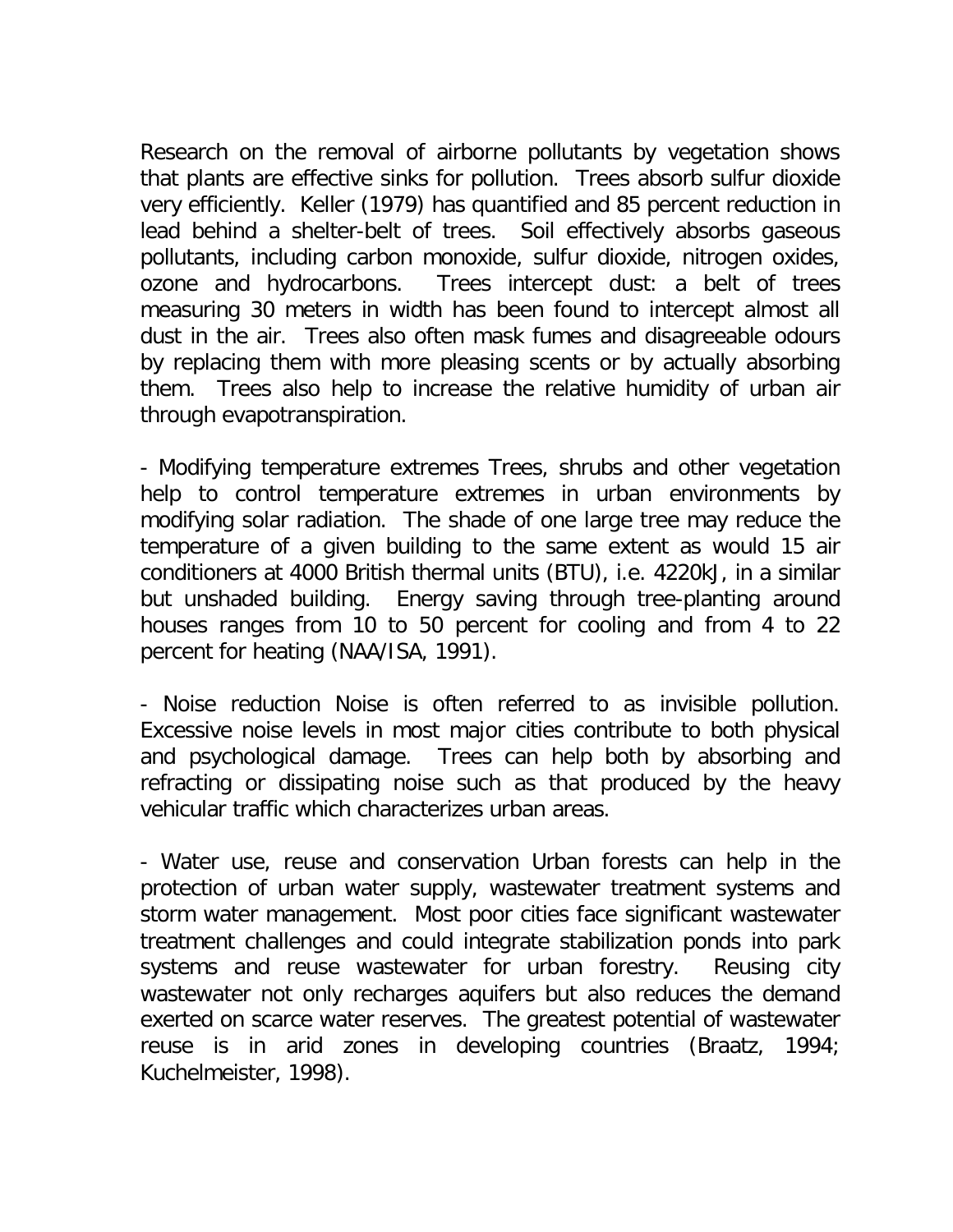Protection of the suburban and rural areas that serve as the source of cities' water is a traditional urban forestry linkage, but to be successful such projects must be integrated into urban planning.

- Soil conservation Trees and forests are a means of soil conservation, preventing landslides in fragile ecosystems with steep terrain, little vegetation and harsh seasonal rains, and thus protecting people's lives and homes.

- Biodiversity Green areas have a vital role in urban biodiversity. Suburban wetlands can be some of the most productive natural ecosystems and can provide important habitats for fauna. Incorporating green areas in networks will improve biological conservation and biodiversity; greenbelts and greenways (linear parks) can serve as biological corridors (IUCN, 1994).

### **SOCIAL BENEFITS**

- Improving the aesthetic quality of urban areas it is the aesthetic and recreational value of trees, forests and parks that is most directly identified by most urban dwellers, in developed and developing countries alike. Trees fulfill certain psychological, social and cultural needs of the urban dweller (Dwyer, Schroeder and Gobster, 1991). They play a very important social role in easing tensions and improving psychological health; people simply feel better living around trees. One study has demonstrated that hospital patients placed in rooms with windows facing trees heal faster and require shorter hospital stays (Ulrich, 1990). When appropriately selected and placed, trees are effective in screening out undesirable views and ensuring privacy while permitting free visual access to the rest of the landscape. Parks provide easily accessible recreational opportunities for people.

- Health Parks and green areas provide opportunities for healthy physical activity. In addition, the passive benefit to physical and mental health of an urban landscape with trees has been documented in industrialized countries (Ulrich, 1984); enjoyment of green areas may help people to relax or may give them fresh energy.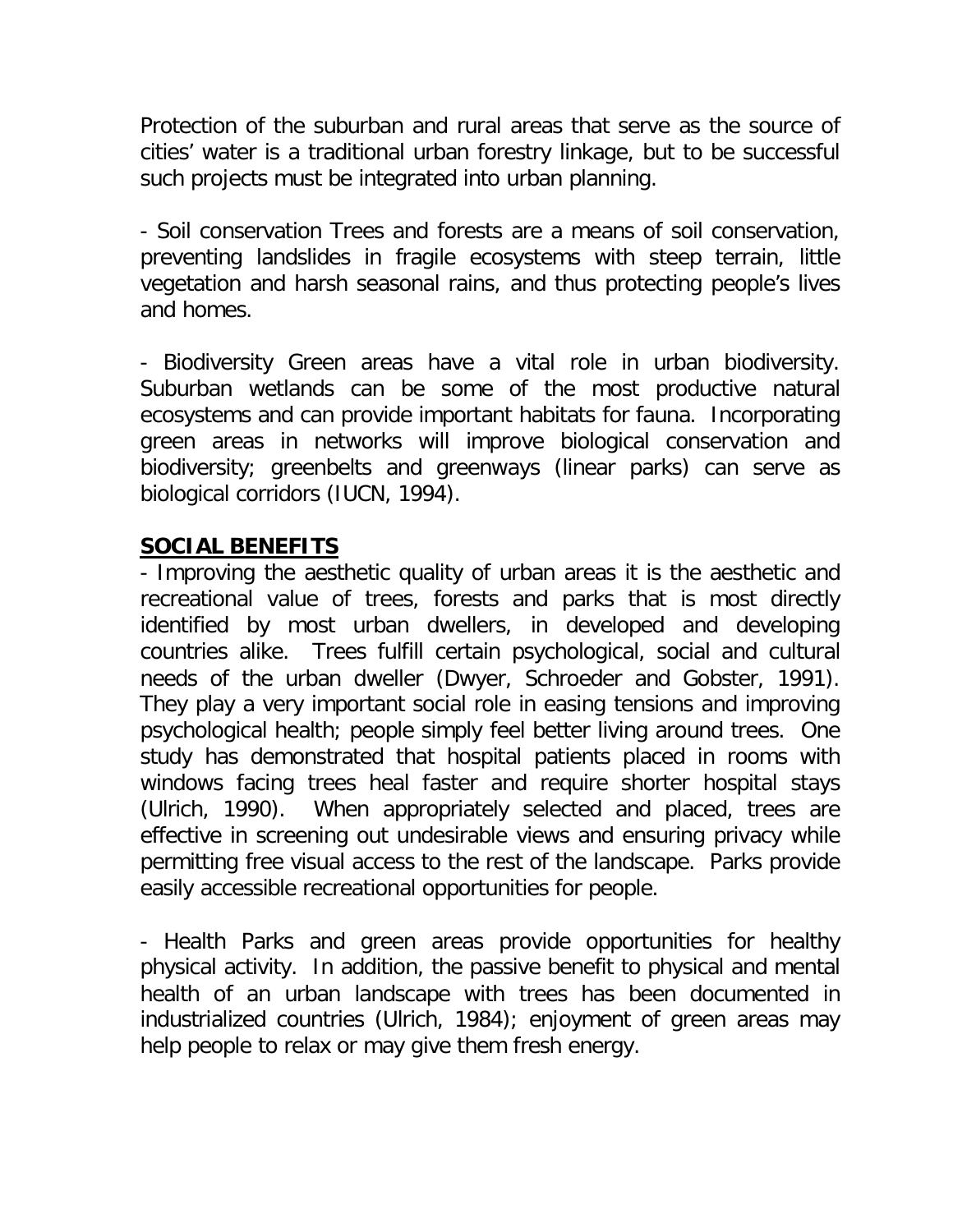Improving air quality through the planting of vegetation certainly has an impact on health, with such obvious benefits as decreased incidence of respiratory illnesses. Urban forests can also contribute to food security, as discussed above.

- Employment Tree planting and especially urban agroforestry systems can be labour intensive and provide work opportunities which may be especially important in poorer cities. In wealthier countries arboriculture is a significant business. Urban forests and green areas also provide opportunities for any kinds of formal and informal enterprise related to recreation.

- Education Urban forests are increasingly appreciated in environmental education. A number of cities both in industrialized and developing countries have botanical gardens, zoos, nature trials and visitor information centres that can inform people about flora and fauna. Easily accessible trees and woodlands provide a vital facility for both formal and informal learning.

- Recreation Urban forests greatly enhance outdoor recreation. Lower income residents tend to frequent city parks more than wealthier citizens do because they lack the financial means and leisure time to reach more distant recreation sites. To be useful to low income people, forests and green areas must be within an affordable traveling distance and must have the amenities that people desire.

- Community building and property value improvement Public involvement with trees in towns can help strengthen neighbourhood communities by providing people with an opportunity to work together for the benefit of the local environment (NUFU, 1998).

Studies have shown an increase in house price where property is associated with urban trees, for example up to 5 percent in Hong Kong (Webb, 1998) and in the Finnish town of Salo (Tyrvalmen, 1999) and up to 18 percent in the United States (Morales, Micha and Weber, 1983). In Singapore and Kuala Lumpur it has been recognized that a tree-rich urban landscape is an important attraction for new businesses and investors (Kuchelmeister, 1998).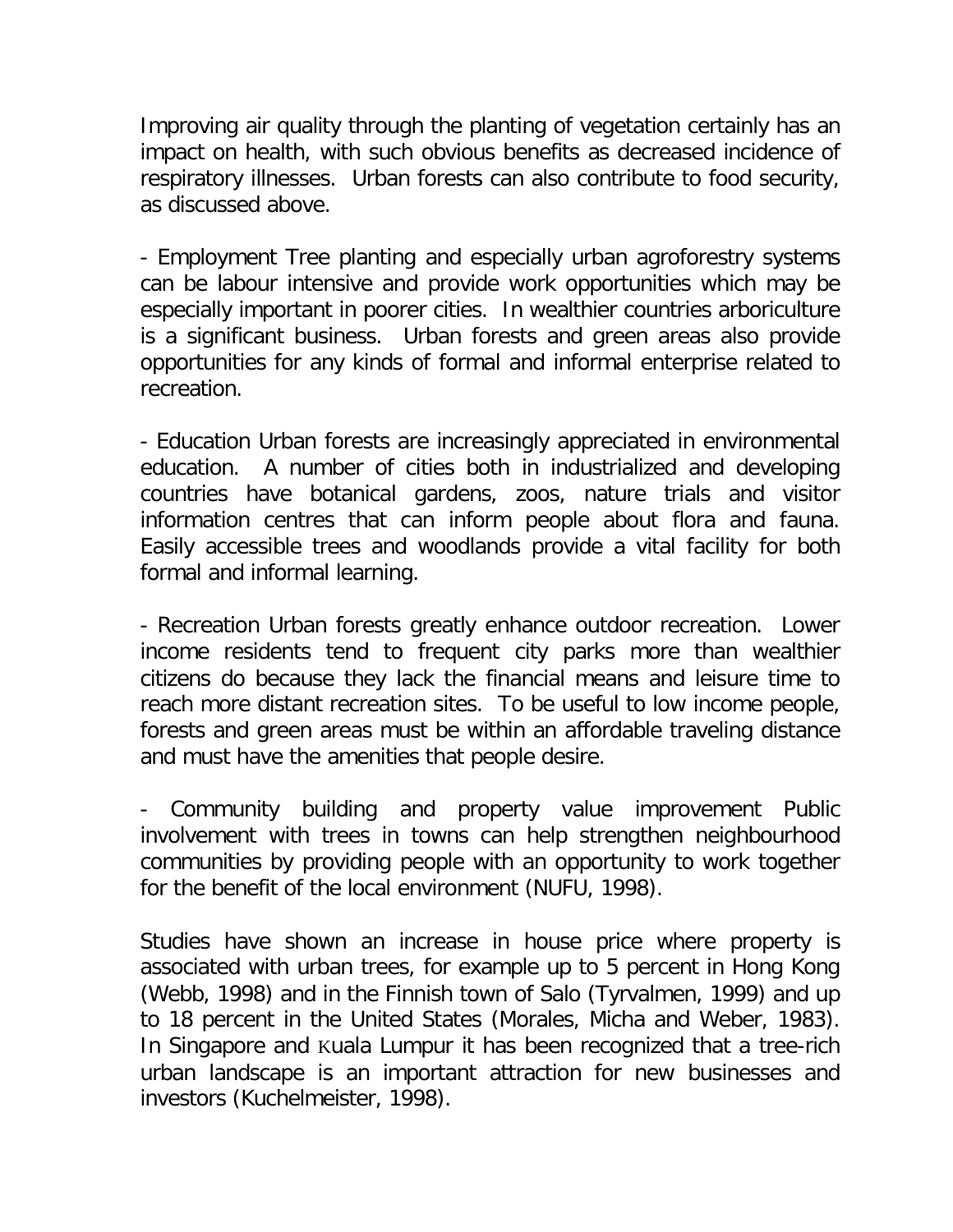### **URBAN TREE BENEFITS**

#### **INTRODUCTION**

More than 80 per cent of us live in urban areas, and many more work or spend a substantial part of our lives in and around towns and cities. They are important for us socially and culturally, they are the places where we live and work, raise families, socialize and relax, from which we draw identity and pride. The quality of urban areas is of great importance.

Good architecture and design are clearly essential, but of equal importance is the quality of the green space. Public parks and gardens, the landscaping around buildings, street trees and highway verges, the wilder corners along river banks and canals, on railway sidings and industrial sites, and our own gardens.

Trees are often the dominant features of green space; their stature and beauty make them the defining elements of urban spaces. They cast shade in the heat of summer, provide shelter from the rain and wind, help to keep the air clean and breathable, support wildlife, and add value to the culture and economy of our towns and cities.

### **URBAN TREES, WOODS AND HEALTH**

Trees and woods are vital to health and wellbeing. There is a strong relationship between the quality of urban green space and people's health and wellbeing (1, 2, 3). Increasing tree cover mitigates some of the effects of a warming climate, reduces the impacts of poor air quality, and increases the opportunities for people to adopt a healthy lifestyle.

### **URBAN HEAT ISLAND EFFECT**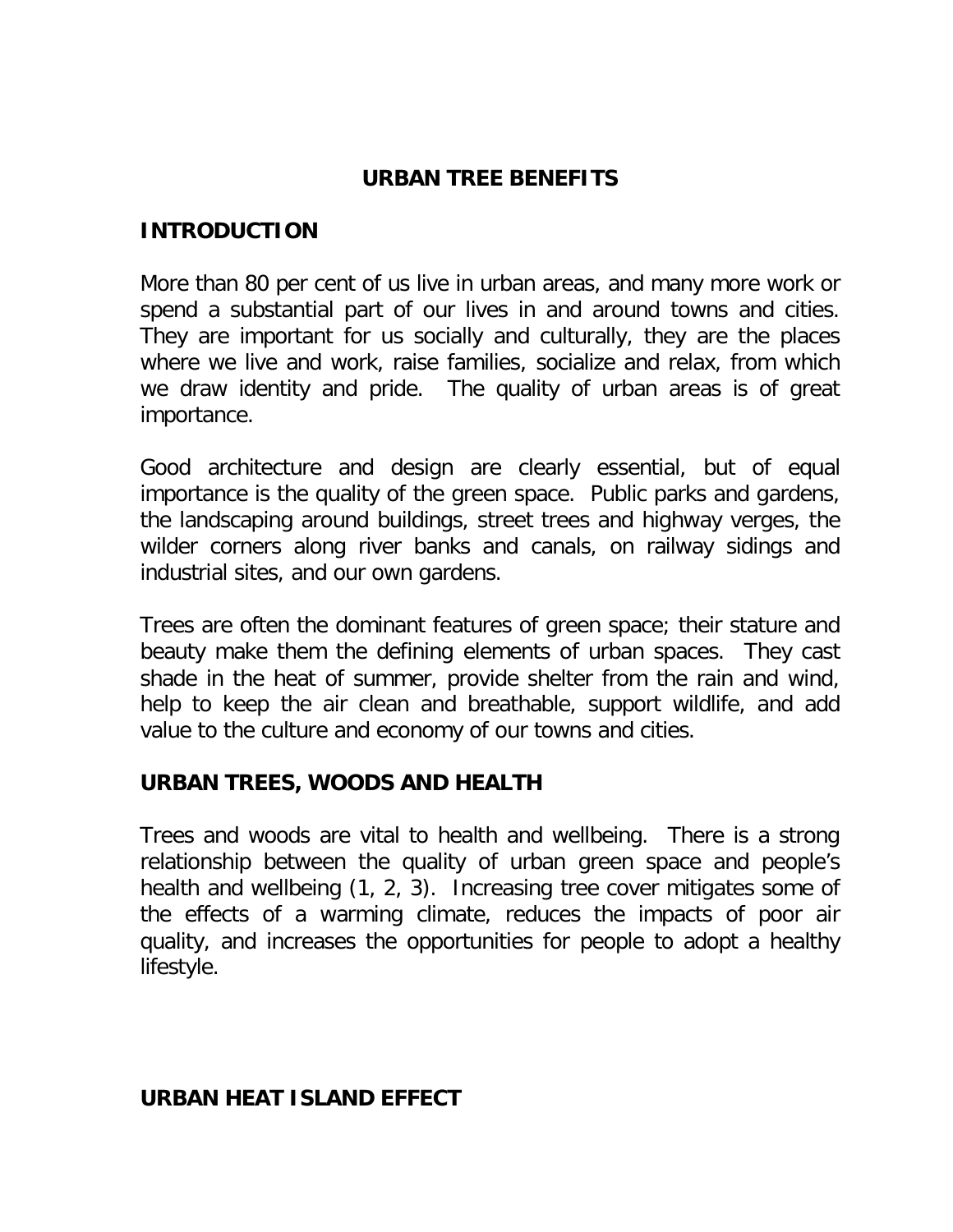Increasing tree cover in urban areas can help mitigate the 'urban heat island effect'. This occurs as the buildings, concrete and other hard surfaces such as roads act as giant storage heaters, absorbing heat during the day and releasing it at night. The resultant effects can be dramatic; on some days there is a difference of as much as  $10^{\circ}$ C between central London and its surrounding suburbs (4). Projections for our changing climate suggest this problem will get markedly worse.

Higher temperatures increase ground level ozone exacerbating the symptoms of chronic respiratory conditions. In addition prolonged high temperature can bring on cardiovascular or respiratory failure or dehydration, particularly amongst the elderly, very young or chronically ill (5). In the 2003 summer heat wave over 2,000 people died in Britain alone and more than 35,000 died across Europe as a result of the heat.

Green space, and trees in particular, provide both direct shade and reduce the temperature through the cooling effect of evaporation from the soil and plant leaves. One mature tree transpires up to 450 litres of moisture a day – equivalent to five room-sized are conditioners left on for 19 hours (6). Research at the University of Manchester using computer modeling has shown how increasing urban green space can mitigate urban heat island effect. Without any increase in green space, by 2050 the temperature in Manchester is projected to rise by  $3^{\circ}$ C. However if the amount of green space increases by just 10 per cent this could potentially eliminate the effects of climate change on increasing surface temperatures. However, reducing tree cover by the same percentage could lead to an increase of 8.2 $\degree$ C under some scenarios (7).

Reducing air temperature is only part of the picture. Radiant heat – direct sunlight – is often more important in terms of people's comfort, and carries a health risk when it results in sunburn. Children's skin is more sensitive to UV damage and the amount of sun expose during childhood is thought to increase the risk of developing skin cancer in adult life. Shading is particularly important in school grounds and where children play. Providing direct shade using trees in playgrounds reduces the risks from UV radiation (8).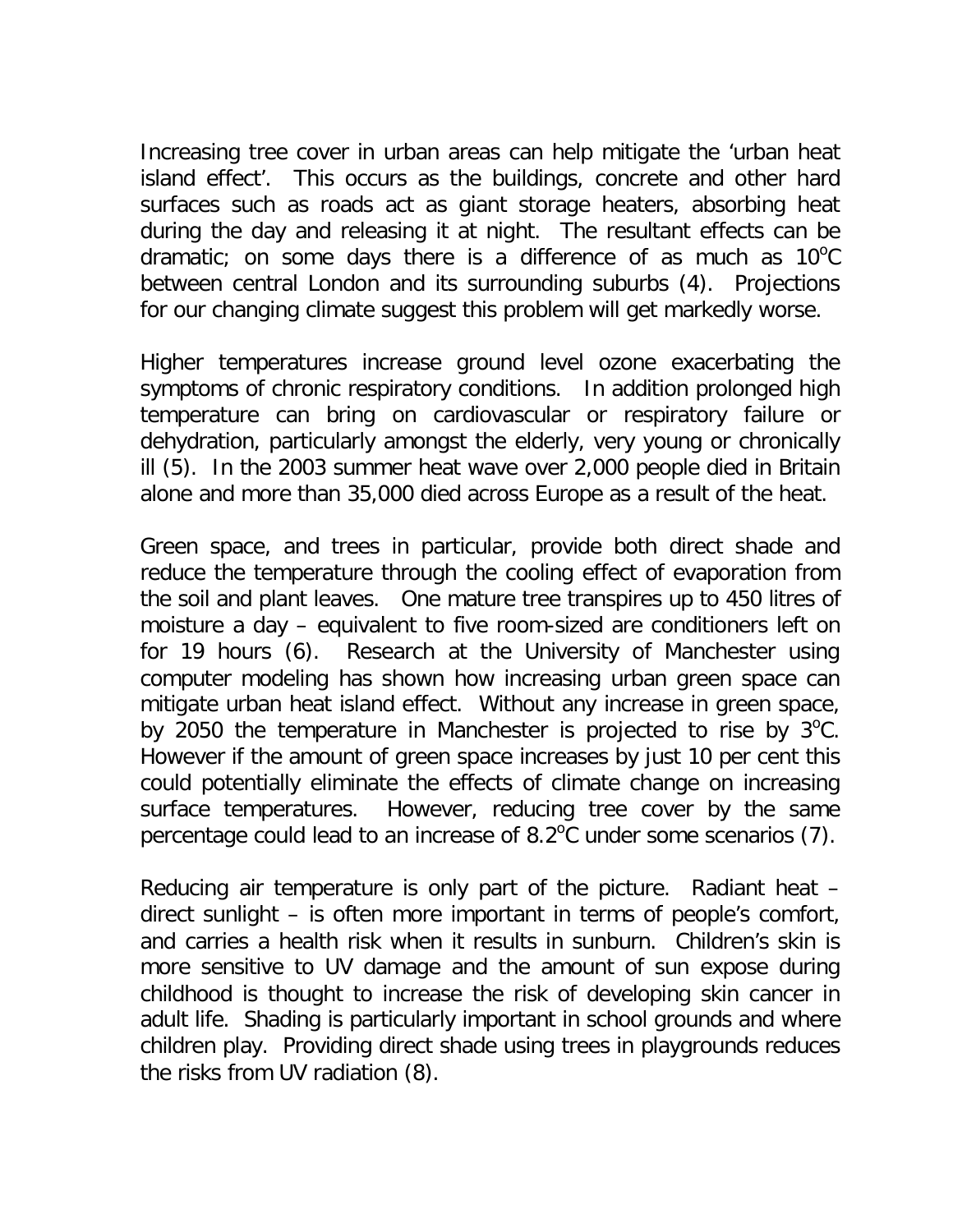## **AIR QUALITY**

Trees and woodland improve air quality (9) by adsorbing pollutants such as sulphur dioxide and ozone, intercepting harmful particulates from smoke, and dust and of course release oxygen through photosynthesis. This helps to alleviate the problems caused by chronic respiratory disease.

Each year, 24,000 people in the UK die prematurely from air pollution (10). Research by the British Lung Foundation suggests that one in every seven people in the UK is affected by lung disease, almost 8 million people (11). The UK also has one of the world's highest rates of childhood asthma, with about 15 per cent of children affected and a higher prevalence in lower socio economic groups in urban areas (12). Columbia University researchers found asthma rates among children aged four and five fell by a quarter for every additional 343 trees per square kilometer (13).

Trees will have a proportionately greater effect in urban areas, where they are close to sources of pollution and nearer to people who might be affected. Street trees in particular, close to sources of pollution, can intercept particles from traffic and other emissions (14). It is important to remember that despite the significant benefits of trees on air quality, some people do suffer allergies to tree pollen, particularly in the early spring (15).

### **GREEN SPACE AND HEALTHY LIFESTYLES**

Proximity of green space to people's homes increases the likelihood of the residents choosing walking over other forms of transport (16, 17, 18). With nearly a quarter of both men and women in the UK classed as obese, the Government is looking at the role of trees, woods and other green space in encouraging physical activity.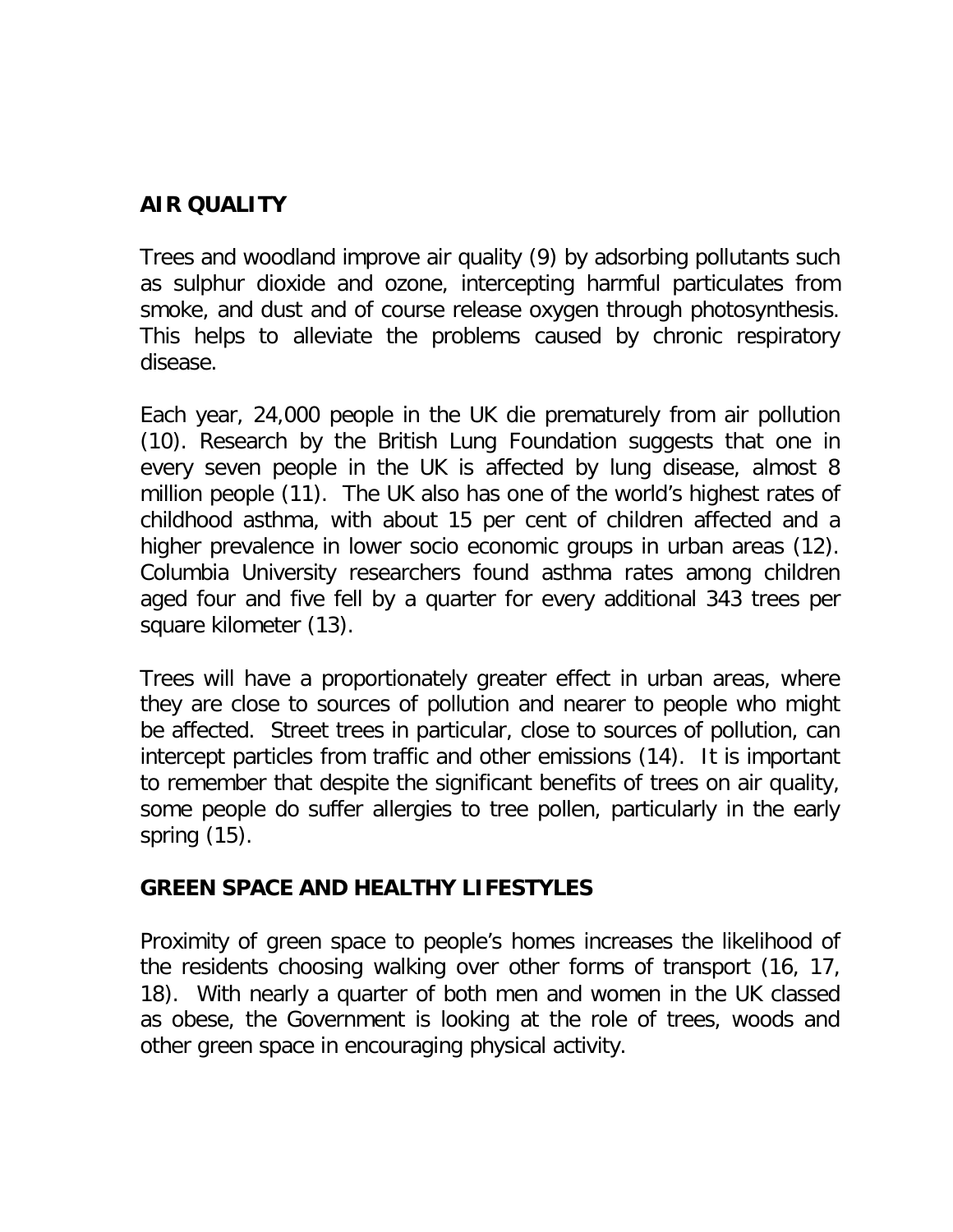Over a third of people are on incapacity benefits because of mental health problems or muscular or skeletal disorders – both of which can respond to tailored physical activity programmes. If just one per cent of people on incapacity benefit could be helped back into the workplace through active lifestyles, it would save the country £67 million a year  $(19)$ .

The Campaign for Greener Healthcare and the initiative to establish an NHS Forest (20) illustrate a growing consensus amongst health professionals of the importance of trees to people's health and wellbeing. With plans to plant a tree for every one of the 1.3 million NHS employees, the campaign endorses the role of trees in air quality, improved health outcomes and reducing negative environmental impact.

With 80 per cent of people living in urban areas, but fewer than 10 per cent having access to local woodland within 500m of their home (21), it is vital that the Government sets targets for new woodland that will meet the need near where people live.

## **MENTAL HEALTH**

There is evidence that trees not only provide physical benefits but can also be important to mental health.

Trees and woods can have a restorative and therapeutic effect on the mind (22). Studies have looked at the beneficial effects of natural surroundings on children with Attention Deficit Hyperactivity Disorder (23). Trees have been found to enhance mood, improve self esteem and lower blood pressure. The quality of natural features and trees in the city helps reduce mental fatigue and stress (24), and has important benefits for child development (25).

Research in the Netherlands and Japan indicated that people were more likely to walk or cycle to work if the streets were lined with trees and feel better and live longer as a result (26).

It is hoped that in coming years there will be an increasing emphasis towards long-term disease prevention through adopting healthy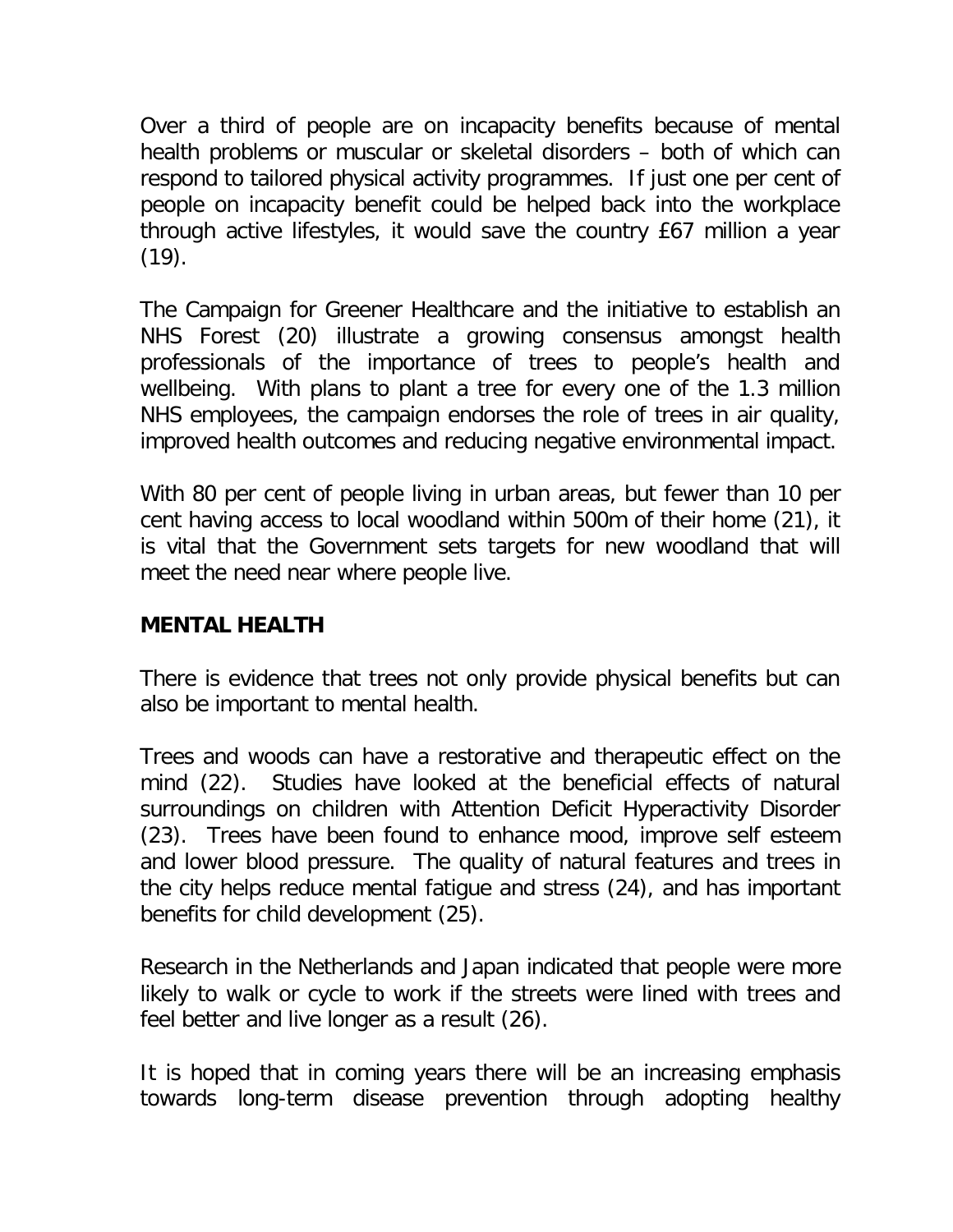lifestyles. Around £110 billion is spent each year in the UK on healthcare, equal to 8.5 per cent of all income. It has been estimated that if every household in England had good access to quality green space it could save around £2.1 billion (27).

# **TREES AND FLOODING**

An increase in hard surfaces in urban areas, unable to absorb rainfall, often means drains are overwhelmed and water quickly collects on the surface rushing down streets and over paving. Following the 2007 flooding, paving over of gardens was identified as having a major impact on drainage of surface water in urban areas.

Around two-thirds of the 2007 flooding was a result of surface water, with 3.8 million homes in England susceptible (28, 29). The insurance cost of the 2007 floods was thought to have been around £3 billion (30), but the Environment Agency expects the regular annual cost of damage to property alone to be in excess of £1 billion. When the cost of further disruption, damage to infrastructure and loss of business is added this increases to £2.5 billion and could rise to £4 billion by 2035 (31).

Interception of rainfall by trees in urban areas can be critical in reducing the pressure on the drainage system 32 and lowering the risk of surface water flooding. Slowing the flow increases the possibility of infiltration and the ability of drains to take away excess water.

# **BIODIVERSITY**

The world is losing biodiversity at an accelerating rate, due largely to a combination of habitat loss and climate change. Aside from any intrinsic value, biodiversity is important for helping to maintain the stability of natural systems and in the supply of a range of 'ecosystem services'. These include flood attenuation, pollination of crop plants, soil conservation and climate regulation. Native woods and trees in urban areas, including gardens can be vital to a wide range of wildlife, providing food, shelter and places to breed.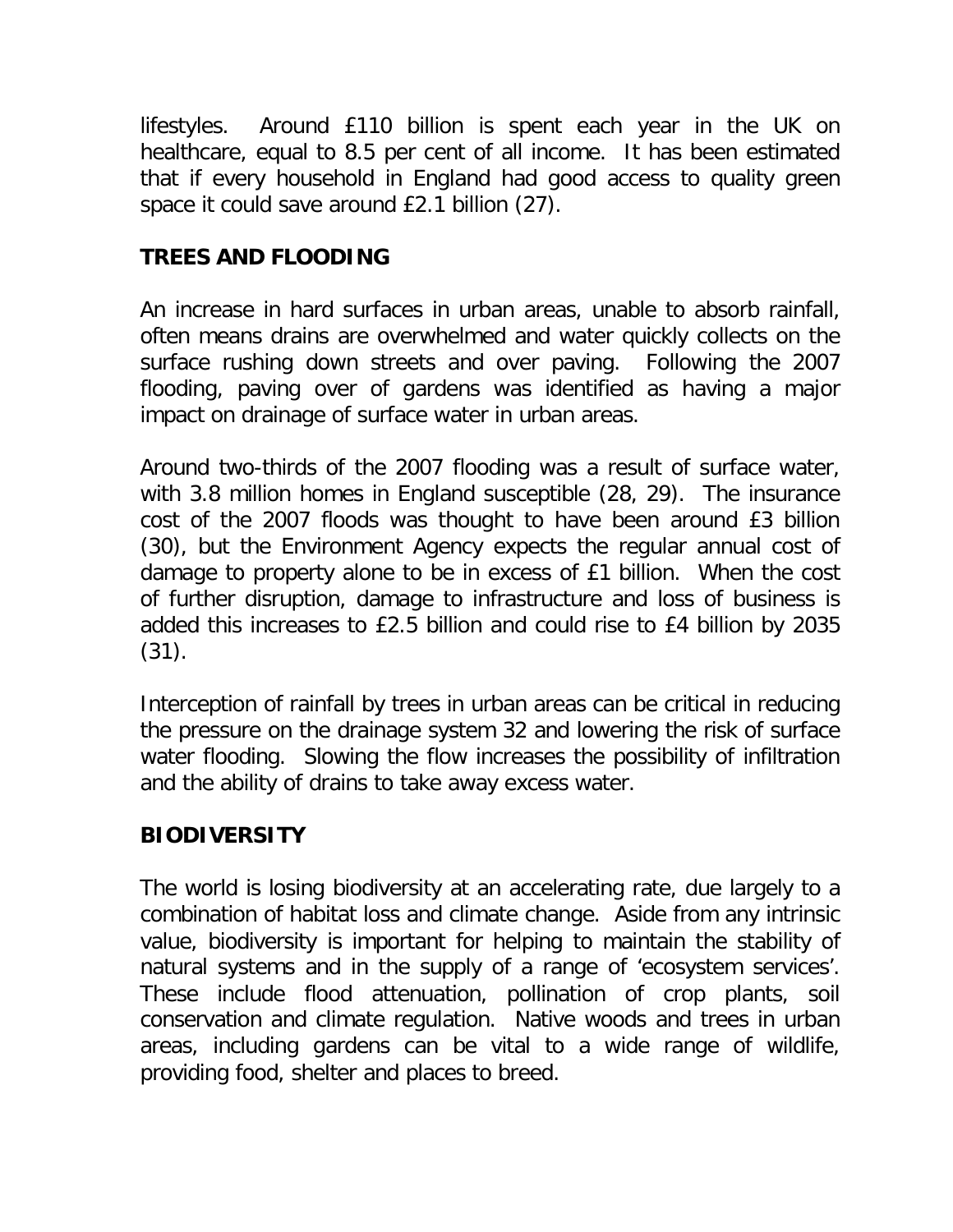As well as remnant pockets of woodland and more natural space, urban areas have parks, private gardens and planted shrubberies which can support a large number of invertebrate and bird species, especially in the suburbs. These include uncommon species, including for example juniper fauna which has adapted to garden junipers (39).

An important characteristic of urban areas is their mosaic of habitats. Industrial sites such as demolition sites, disused railway lands or unused industrial land can be rich in species. Later stages of succession through to woodland contain many uncommon invertebrates with files, bees and wasps, including some parasitic species and sawflies.

Trees in urban areas support a wealth of wildlife, from the common, such as robins, blackbirds and tits, to bats and bees, many of which are in decline. Native tree species are particularly important in supporting wildlife – native willows for instance may support over 450 species, many of which are insects that provide food for birds (40).

# **CIVIC AMENITY AND ECONOMIC BENEFITS**

The beauty of towns and cities arises from a mix of good architecture and design, and the landscape of public spaces. There is strong evidence that improving green infrastructure and the urban environment help promote inward investment by creating a more attractive environment for businesses and their staff (41).

Trees are a vital element in providing structure and texture to green infrastructure, and yet this has been eroded in many places. Maintaining what we have, ensuring future generations of trees to replace those that are being lost, and imaginative creation of more places rich in trees is central to making towns and cities places people want to live in, visit and do business in. Trees are multi-purpose tools for urban adaptation and design. Any measures which undermine current levels of tree cover are likely to be damaging to adaptation, whereas well planned and well maintained urban tree cover can greatly increase the adaptive capacity and resilience of the city.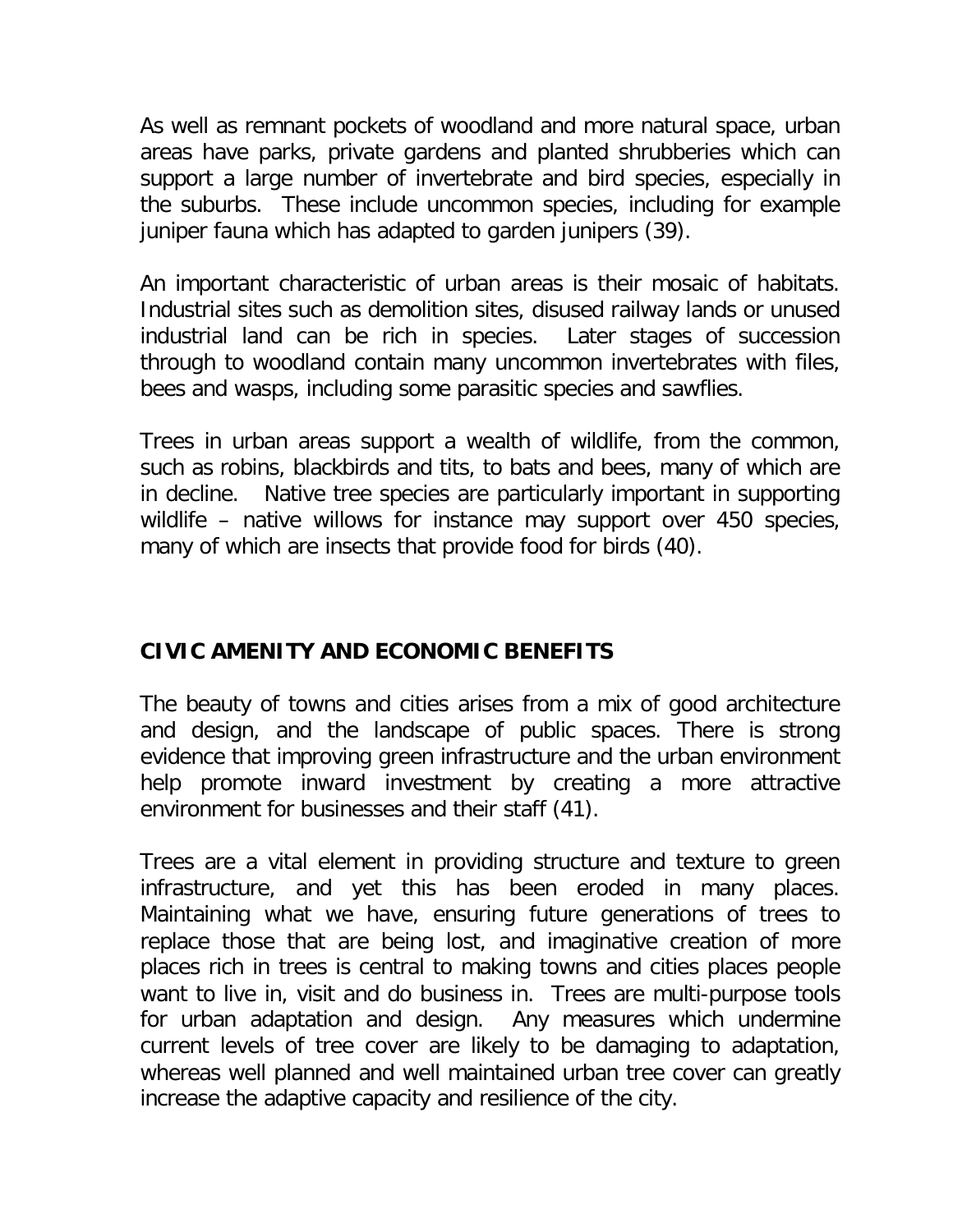## **TREE PLANTING GUIDE**

## **4 P's of Urban Forestry**

1 PICK IT ….choose the right tree for the right place

2 PLANT IT ….the right way

3 PAMPER IT ….give it a hand when it's young

4 PRUNE IT ….only when necessary

# **1 PICK IT**

## **WHAT DO YOU WANT FROM A TREE?**

Color in the fall, flowers, fruit, shade, screen, barrier, a particular shape?

## **WHERE TO PLANT?**

Three shade trees strategically planted around your building can decrease energy costs significantly. Look around – you donÕt want the tree to obscure signs and street lights. Always look up to check for utility wires and be sure to stay out of their way!

## **CHOOSE A TREE THAT IS THE RIGHT SIZE AND SHAPE AT MATURITY**

The tree you plant will probably outlive you. With that in mind, pick the planting location and mark property boundaries. Stay 6 feet away from sidewalks, walls, neighbors, and underground cables. Stay 10 feet under overhead utility cables and power lines.

## **CONSIDER THE ELEMENTS**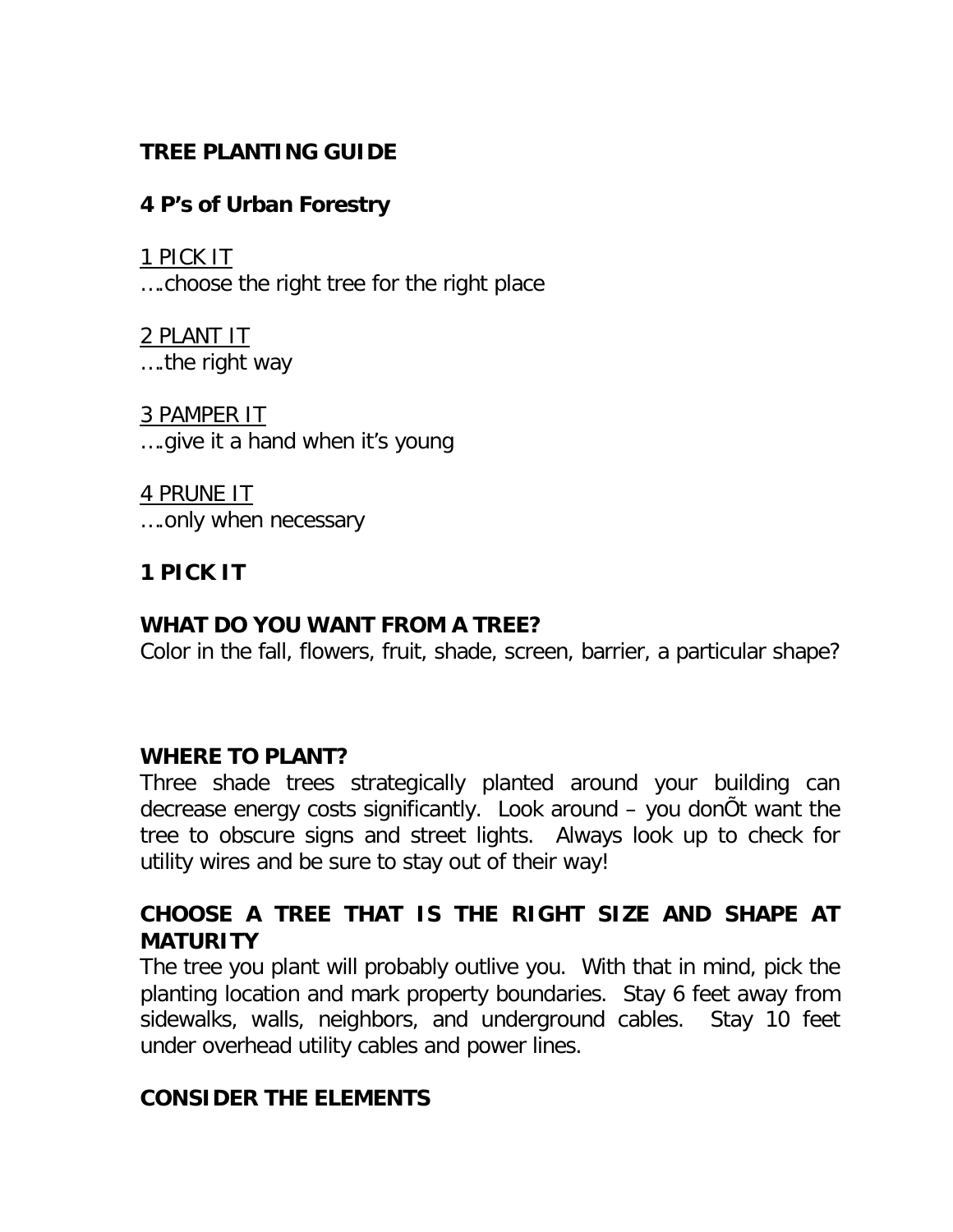Don't fight Mother Nature. Consider sun exposure, prevailing winds, water availability and cost, soil drainage, common pests.

### **RECOGNIZE THE SIZE OF YOUR INVESTMENT**

Mature trees will increase property values 10% to 20%. That's up to \$20,000 on a \$100,000 property! Trees will also help sell the property faster. Trees yield two to three times return on investment in purchasing and maintaining them. In the course of its lifetime, a tree is valued at about \$50,000 in environmental and economic benefits. So when you select your tree, treat it like a \$50,000, fifty year investment!

## **2 PLANT IT**

### **HOW TO PLANT YOUR TREE**

Adapted from a procedure recommended by California ReLeaf

Skin off, remove and discard grass and weeds from a 3 to 4 foot wide planting site. Dig to a depth of 8 to 10 inches in the centre of the hole, and 18 inches on the side, and remove the soil.

Carefully remove the tree's root ball from its container and, with your hands, gently loosen any outside roods from the sides and bottom, taking care not to break or damage the root ball. Cut large, circling roots to prevent future girdling.

Remove the nursery stake, if any.

Place the tree in the centre of the planting hole on undisturbed soil so the root crown (where the trunk meets the roots) is about \_ inch above ground level. Determine the direction of the prevailing wind, and rotate the tree so that the strong branches are facing into the wind.

Place two stakes on opposite sides of the tree, approximately 18 inches from the trunk.

After discarding grass and weeds, partly back fill the hole with the soil you removed.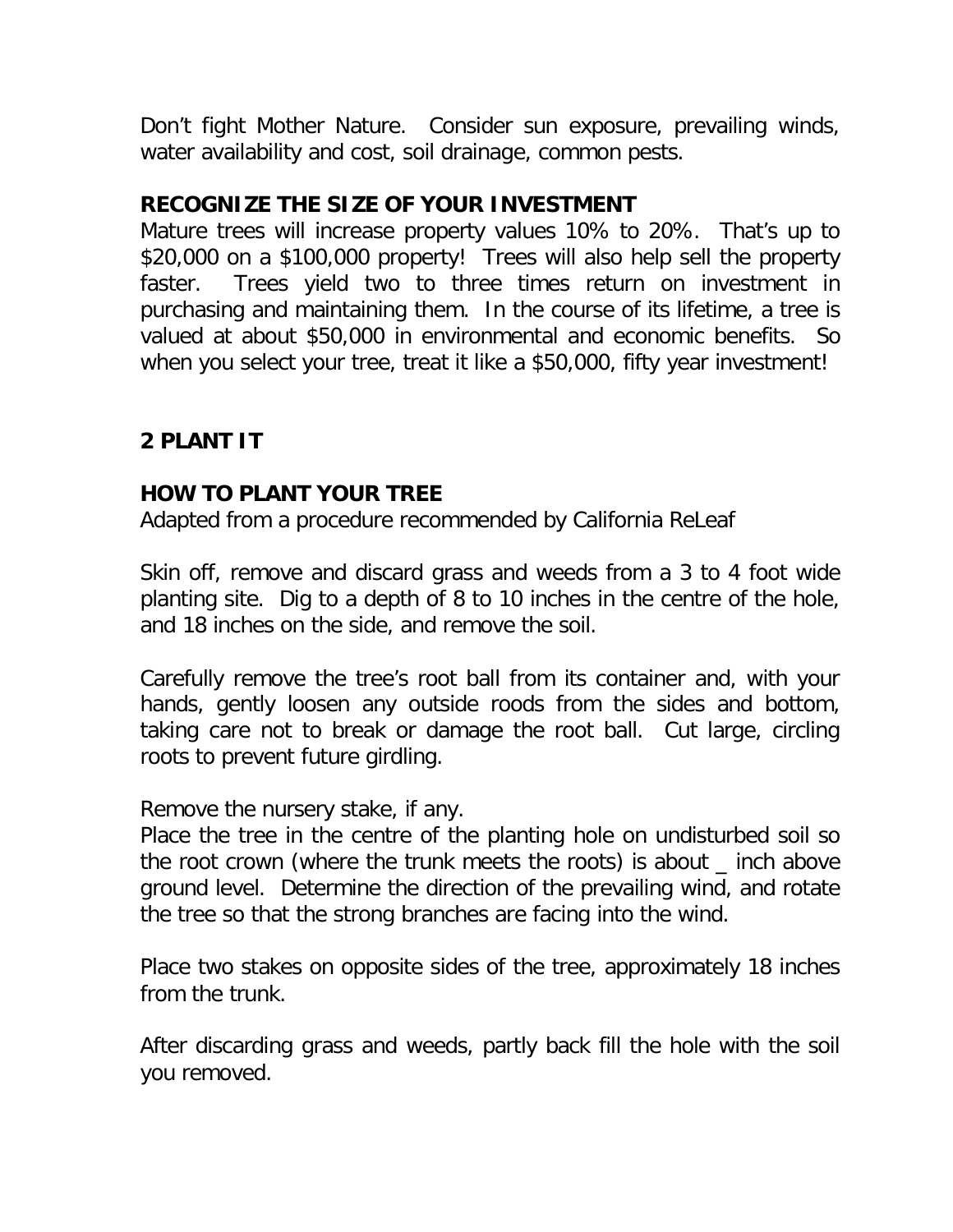Place approximately 4 inches of compost into the hole and mix well with native soil. Finish back filling the planting hole (half compost/half native soil). Cover the root ball but **DO NOT COVER THE ROOT CROWN!**

Loosely tie the tree trunk to each of the stakes. Place the ties high enough to support the tree in an upright position, but loose enough for growth and movement. **DO NOT GIRDLE THE TRUNK!**

Build a berm around the tree, 3 to 4 feet wide and 4 inches high. This will conserve water and direct moisture to the root ball. Water thoroughly right after planting to soak the root ball, settle the soil and collapse air pockets.

Spread a 4 inch layer of compost over entire planting area leaving the root crown bare.

In active wildlife areas, use chicken wire or fencing to protect the trunk. In lawns, use protectors against week whackers.

## **3 PAMPER IT**

To insure that your tree grows up strong and healthy, take good care of it while it is young until it gets established.

**WATER** is critical, because it carries nutrients from the root ball up the trunk to the leaves. In the heat of our dry summers, trees can become water stressed. Wilted and/or dark color leaves are indicators of insufficient watering. Severe water stress causes leaves to yellow and drop off. Trees can be planted at any time of the year in Kern Country, but be aware that Nature is more forgiving in the winter and early spring. Trees planted in late spring or in the heat of the summer are sure candidates for water stress. Here are some things you can do to help your trees get through their first few summers in Kern Country.

# **Be Efficient**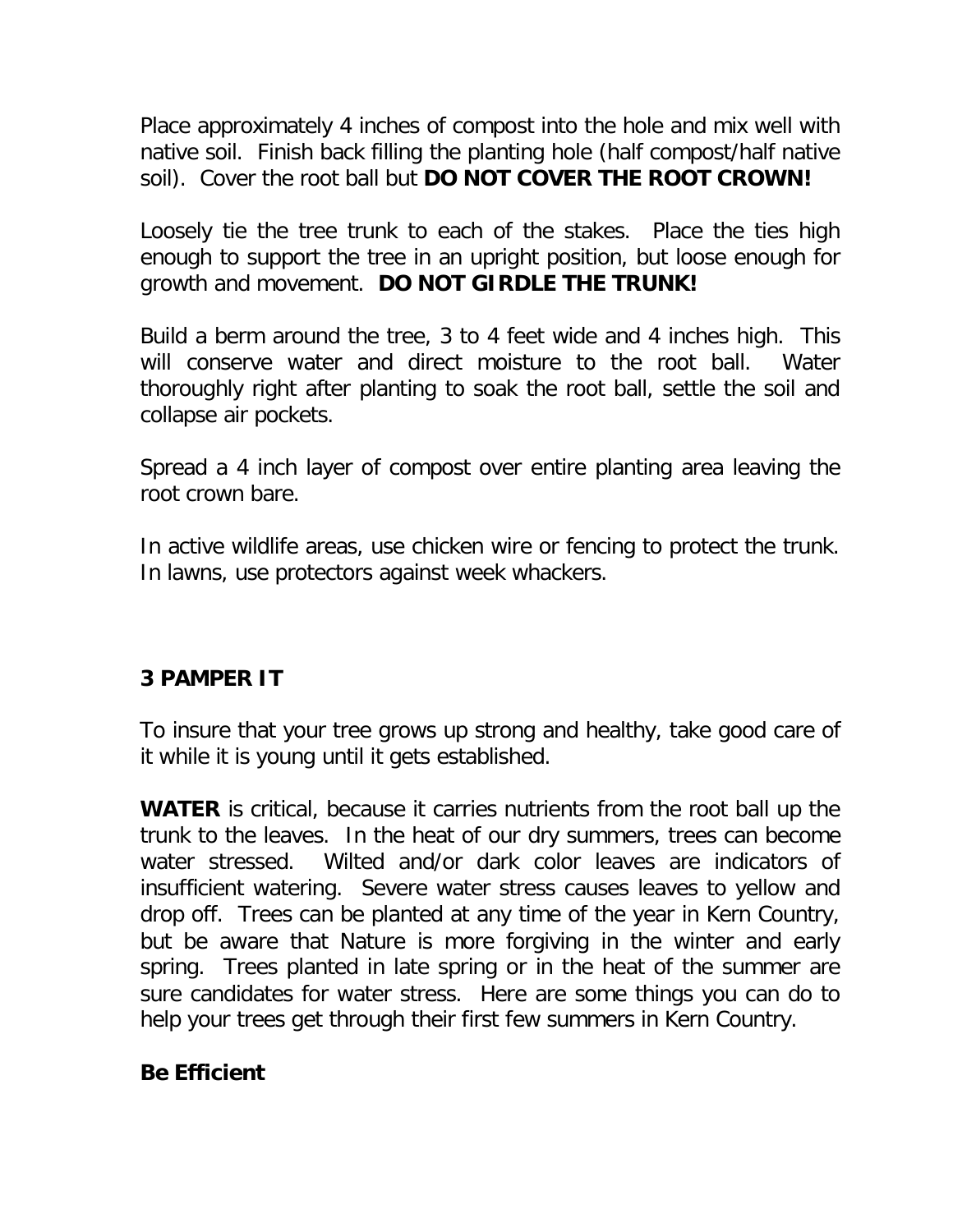**BUILD A BERM** around the tree 3 to 4 feet wide and 4 inches high. Be sure that you water inside the berm. A berm of this size will hold a large amount of water which will be directed to the roots.

**CONTROL WEEDS** in the berm to decrease competition for moisture.

**FERTILIZE** appropriately. A strong, vigorous tree and root system will make better use of available water.

**DON'T FEEL GUILTY** about watering your trees. Less than 4% of California's developed water supply is used for landscape, including homes and businesses, golf courses, public parks and roadways. It would take a 25% cut in landscape watering to save just 1% of California's water supply.

**ADJUST STAKES** as needed. Remove them as soon as the tree can stand straight on its own.

**FERTILIZE** with nitrogen regularly. Nitrogen is the element most lacking in Kern Country soil, and trees respond well to regular feeding. At time of planting, apply three-quarters of a cup of ammonium sulfate containing 21% nitrogen in a three foot area on the surface of the soil, staying 6 inches away from the trunk. Water thoroughly and repeat in six weeks, and according to manufacturer's instructions thereafter.

**ADD MULCH** to inside of berm to retain moisture and control weeds. **DO NOT COVER TRUNK WITH MULCH** and risk of rotting root crown.

**4 PRUNE IT**



Pruning maintains a tree's natural Shape while eliminating crowded,

Rubbing, weakly attached, or poorly formed branches. Correct pruning will help a tree develop proper structure, control its size, direct its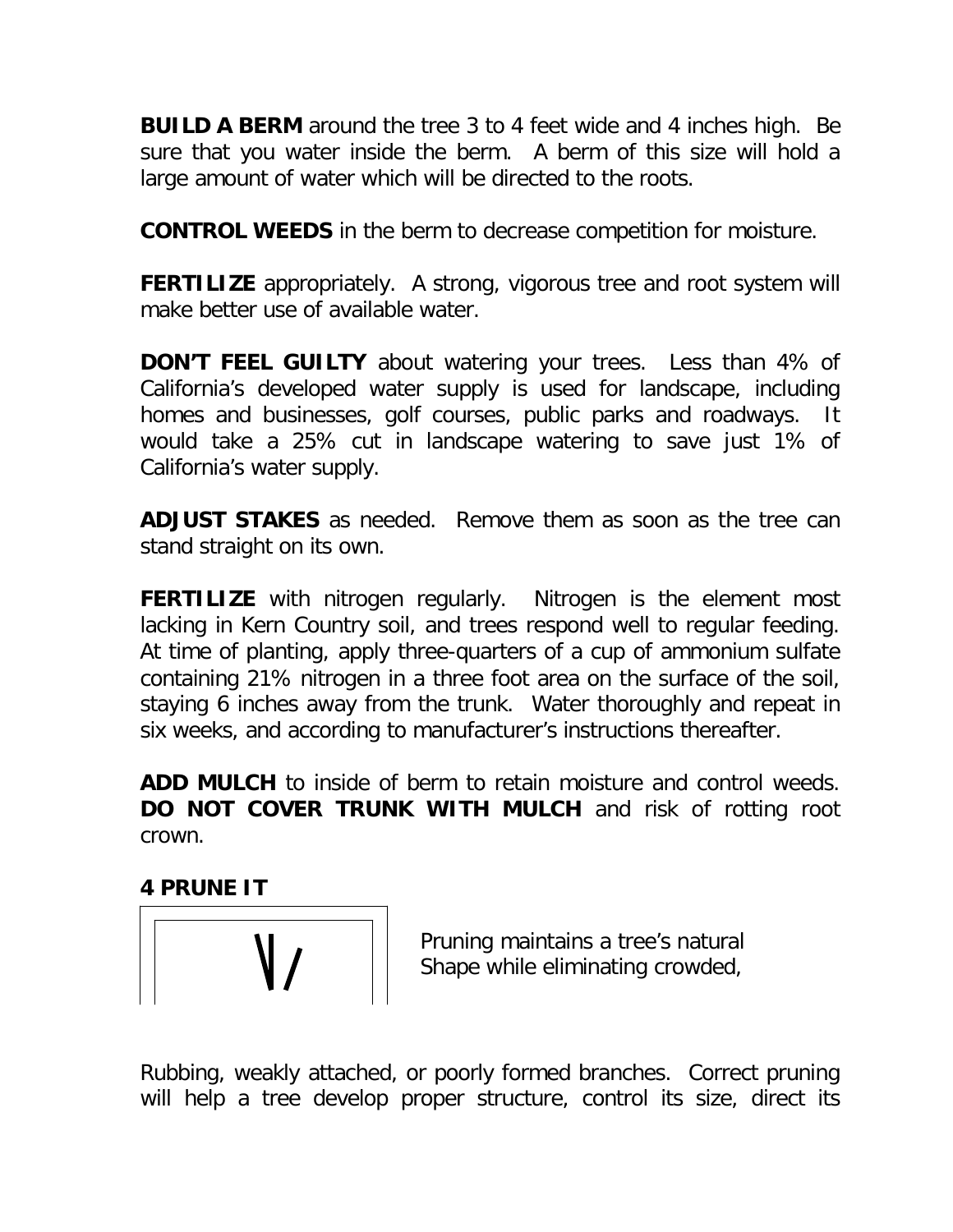growth, and remain healthy. Improperly done, pruning can seriously affect the health, safety and beauty of a tree. Here are some pruning tips to guide you.

Pruning that cannot be done from the ground or a short ladder should be done by a competent arborist. Don't just hire any person with a chain saw!

Remove dead, diseased, criss-crossed of competing branches with a clean cut. Use the thinning method as shown. Space branches evenly around the tree at least eight inches apart. Select branches with wide attachments to the trunk. Narrow crotches are weak and can split out. It is not necessary to use a wound dressing on pruning cuts.

Don't leave unsightly branch stubs. Cut an unwanted branch at the trunk or where it attaches to another branch collar (swollen base), not flush to the trunk. The collar protects the tree from disease and insects.

Do not stub tree branches. This is called heading or shearing and causes the growth of vigorous upright shoots. They are weakly attached, crowded and the natural shape of the tree is destroyed.

**DO NOT TOP TREES!** Topping (cutting the leader branch) weakens the tree, making it susceptible to disease. Topping destroys the natural shape of the tree, and promotes the regrowth of crowded, weakly attached shoots.

Do not prune branches near or directly under utility cables yourself. Call the utility company instead.

Prune when tree is dormant or in winter to minimize trauma. Never remove more than 30% of canopy because there will be insufficient leaves remaining to support life.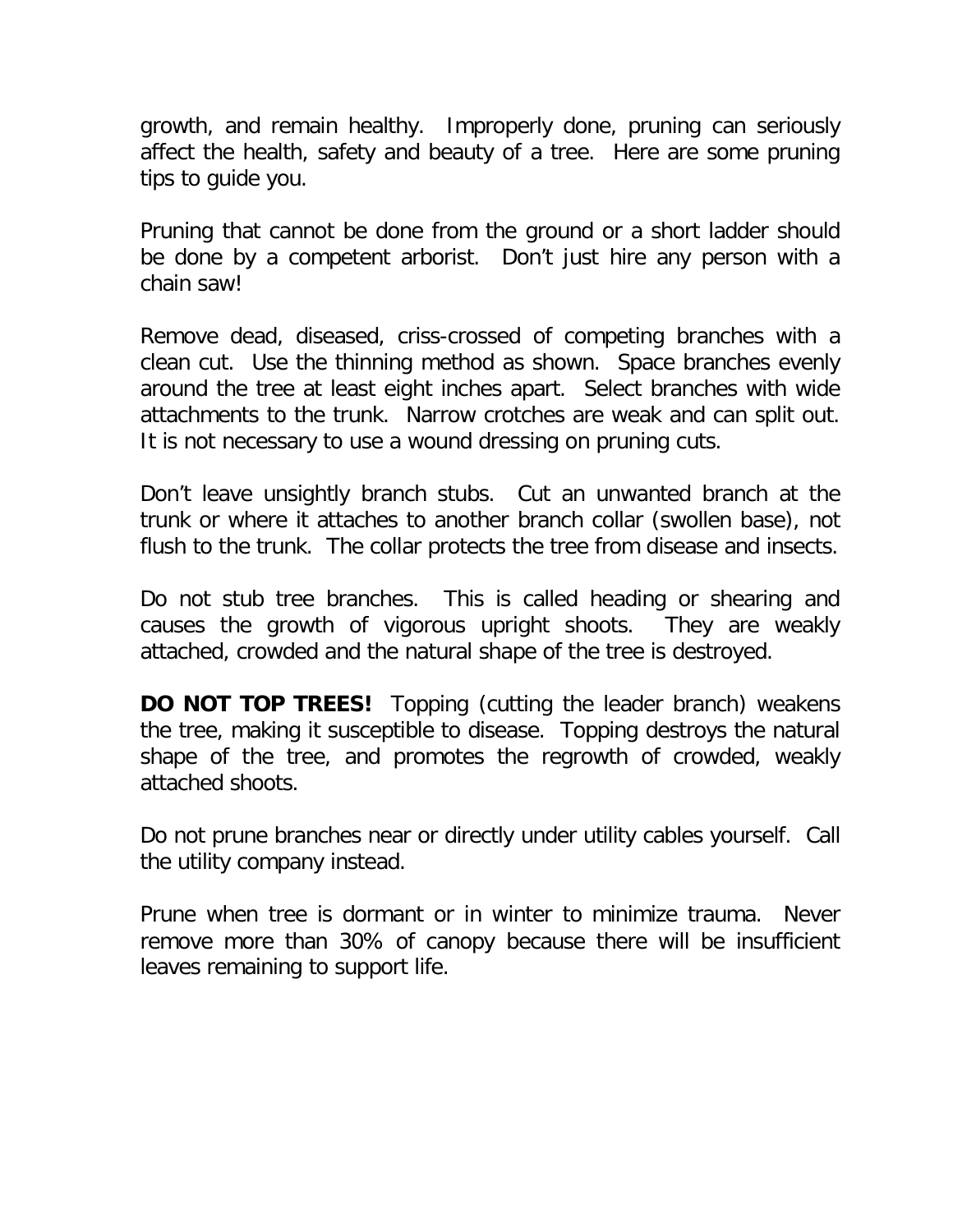#### **REFERENCES/FURTHER READINGS**

**Adekunle, M.F,** Momoh, S.and Agbaje, B.M .(2008). Valuing urban forests: The application of Contingent Valuation Methods*. Ethiopian Journal of Environmental Studies and Management (published by ;Department of Geography, Bahir Dar university ,Bahir Dar ,Ethiopia) 1 (2) 61-67. www.ajol.info/index.php*

Sadler, J.P., Blates, A.J. & Hale, J. (in press) Bringing cities alive: the importance of urban greenspaces for people and biodiversity. Urban Ecology (ed K. J. Gaston). CUP

Maas, J., Verheij, R.A., Groenewegen, P.P., de Vries, S. & Spreeuwenberg, P. (2006) Greenspace, urbanity and health: how strong is the relation? Journal of Epidemiological Community Health, 60, 587- 592.

Maas, J., Verheij, R. A., Spreeuwenberg, P & Groenewegen, P. P. (2008). Physical activity as a possible mechanism behind the relationship between greenspace and health: a multilevel analysis. BMC Public Health, 8, 206.

Braatz, S. 1994. Urban forestry in developing countries: status and issues. In: C. Kollin, J. Mahon & L. Frame, (eds). Growing greener communities. Proceedings of the sixth National Urban Forest Conference, Minneapolis, Minnesota, USA, 14-18 September 1993, p. 85-88. American Forests, Washington, D.C.

Dwyer, J.F. Schroeder, H.W. & Gobster, P.H. 1991. The significance of urban trees and forests; toward a deeper understanding of values. J. Arboriculture, 17 (10): 276 – 284.

FAO. 1989. Arid zone forestry: a guide for field technicians. FAO Conservation Guide No. 20. FAO, Rome.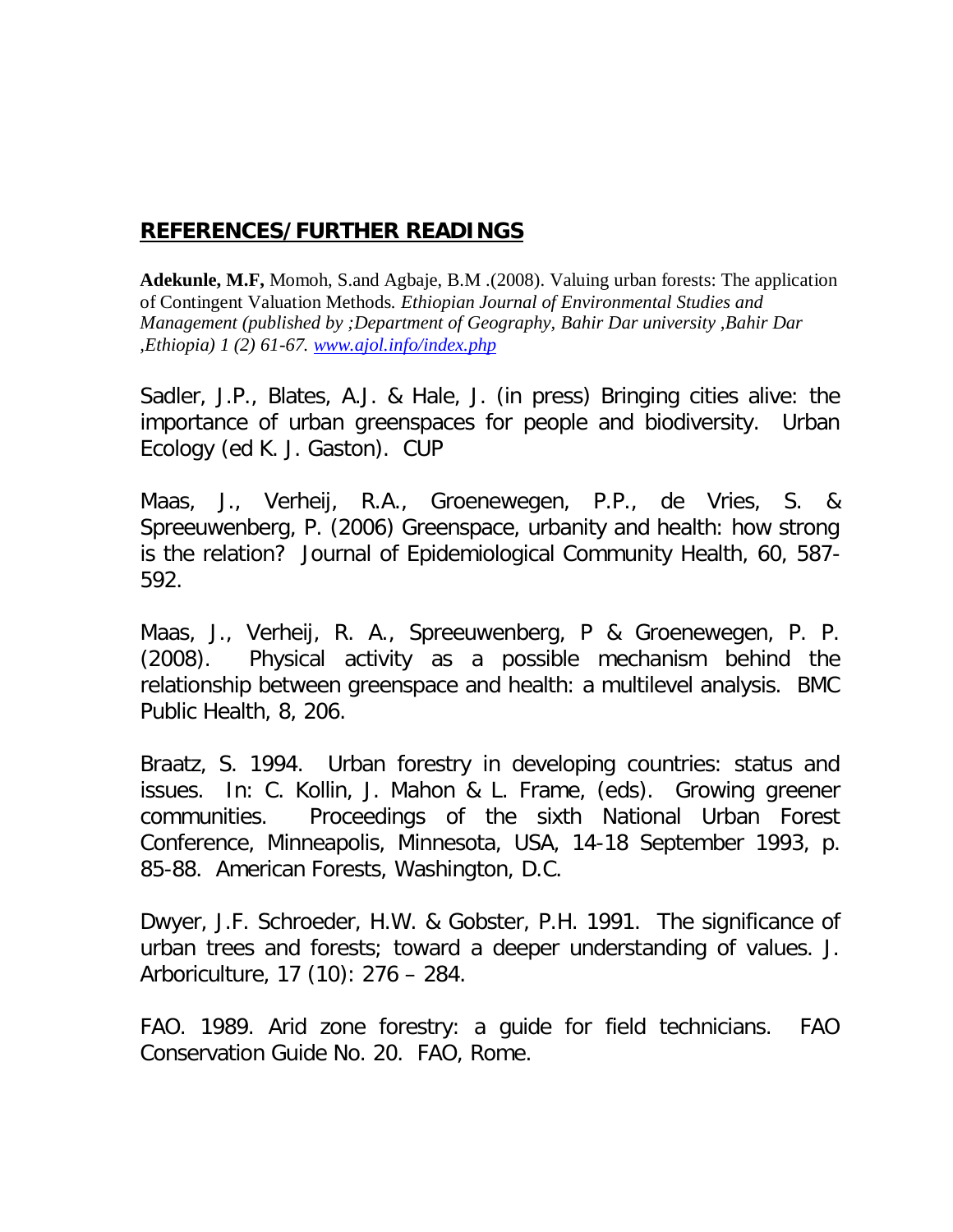IUCN. 1994. Putting plans into action. Report of Metrololitan Open Space Systems (MOSS) International Conference, Durban, South Africa, 9-11 February.

Jellicoe, G.A. 1985. The search for a paradise garden. In IFLA Yearbook 1985/86, p. 6-33. International Federation of Landscape Architects, Versailles.

Keller, T. 1979. The possibilities of using plants to alleviate the effects of more vehicles. TRRL Symposium Report 513 DOE/DT.

Kuchelmeister, G. 1991. Urban and peri-urban multipurpose forestry in development cooperation – experience, deficits and recommendations. Funded by the Commission of the European Communities, Illertissen, Germany. (Unpubl. Final report).

Kuchelmeister, G. 1998. Urban forestry in the Asia-Pacific Region – status and prospects. Asia-Pacific Forestry Sector Outlook Study Working Paper Series No. 44. Rome, FAO. (Also available at: <http://www.fao.org/forestry/FON/FONS/outlook/Asia/APFSOS/44/Apfs  $os44.htm$ 

Morales, D.J., Micha, F.R. & Weber, R.C. 1983. Two methods of evaluating trees on residential sites. Journal of Arboriculture, 9(1): 21- 24.

NAA/ISA. 1991. The importance of large tree maintenance in mitigating global climate change. National Arborist Association, Amberst, USA.

Ninez, V. 1985. Working a half potential: constructure analysis of home garden programmes in the Lima slums with suggestions for an alternative approach. Food Nutr. Bull., 7(3): 8-14.

NUFU, 1998. Trees matter. The benefits o trees & woods in town. National Urban Forest Unit, London.

Sanyal, B. 1985. Urban agriculture: who cultivates and why? A case study of Lusaka, Zambia. Food Nutr. Bull. 7(3): 15-24.